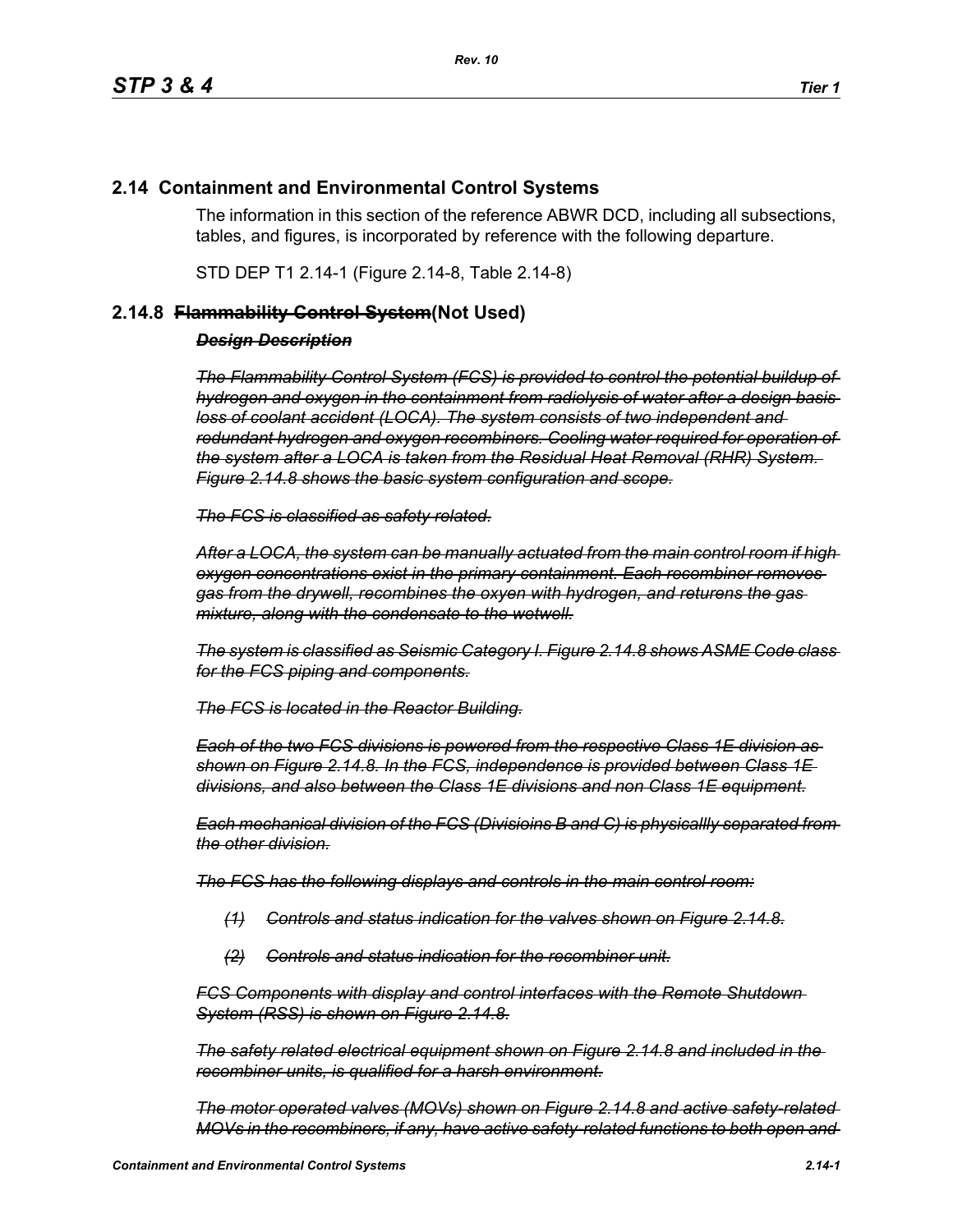*close, and perform these functions under differential pressure, fluid flow, and temperature conditions.*

*The check valves (CVs) shown on Figure 2.14.8 have active safety-related functions to both open and closed under system pressure, fluid flow, and temperature conditions.* 

*The pneumatic valves shown on Figure 2.14.8 fail to the closed position in the event of loss of pneumatic pressure or loss of electrical power to the valve actuating solenoids.*

## *Inspections, Tests, Analyses and Acceptance Criterial*

*Table 2.14.8 provides a definition of the inspections, tests, and/or analyses, together with associated acceptance criteria, which will be undertaken for the FCS.*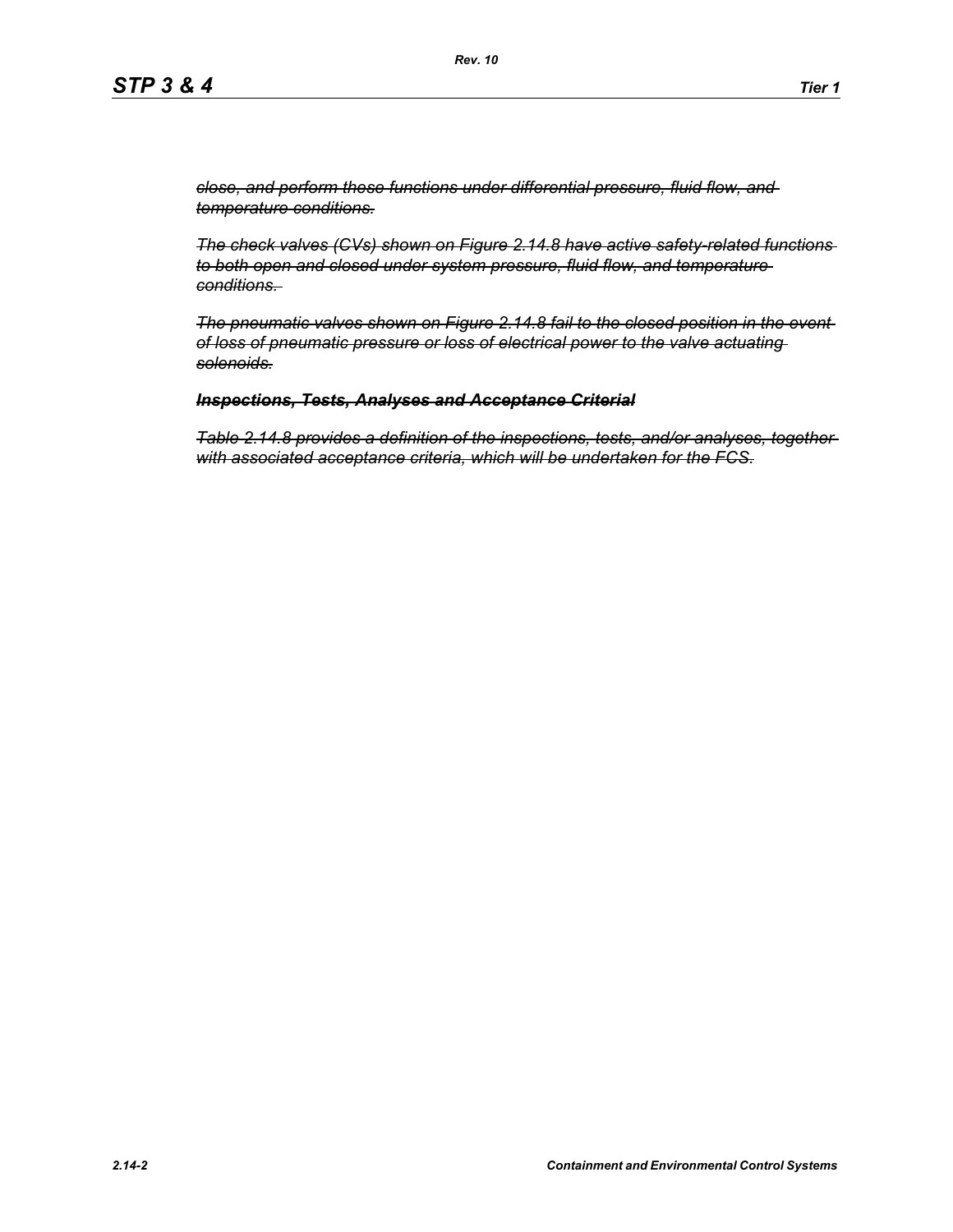| <b>Design Commitment</b> |                                                                                                                                                                                                                                                       | <b>Inspections, Tests, Analyses and Acceptance</b><br><b>Griteria</b><br><b>Inspections, Tests, Analyses</b>                                                                                                                                   | <b>Acceptance Criteria</b>                                                                                                                                                                                                                                                                                                                          |  |
|--------------------------|-------------------------------------------------------------------------------------------------------------------------------------------------------------------------------------------------------------------------------------------------------|------------------------------------------------------------------------------------------------------------------------------------------------------------------------------------------------------------------------------------------------|-----------------------------------------------------------------------------------------------------------------------------------------------------------------------------------------------------------------------------------------------------------------------------------------------------------------------------------------------------|--|
|                          | The basic configuration for the FCS is as shown<br>on Figure 2.14.8.                                                                                                                                                                                  | Inspections of the as built system will be-<br>$+$<br>conducted.                                                                                                                                                                               | The as built FCS conforms with the basic-<br>configuration shown on Figure 2.14.8.                                                                                                                                                                                                                                                                  |  |
| $-$                      | The ASME Code components of the FCS retain-<br>their pressure boundary integrity under internal-<br>pressures that will be experienced during service.                                                                                                | A pressure test will be conducted on those Code-<br>$-2$<br>components of the FCS required to be pressure-<br>tested by the ASME code.                                                                                                         | The results of the pressure test of the ASME code<br>$\overline{2}$<br>components of the FCS conform with the-<br>requirements in the ASME Code, Section III.                                                                                                                                                                                       |  |
| $rac{3}{2}$              | Each of the two FCS divisions is powered from<br>the respective Class 1E division as shown on-<br>Figure 2.14.8. In the FCS, independence is<br>provided between Class 1E divisions, and<br>between Class 1E divisions and non Class 1E<br>equipment. | $\frac{2}{\pi}$<br>Tests will be performed in the FCS by<br>a—<br>providing a test signal in only one Class 1E-<br><del>division at a time.</del><br>Inspection of the as-installed Class 1E-<br>b-<br>divisions in the FCS will be performed. | $\frac{2}{\pi}$<br>The test signal exists only in the Class 1E-<br>a.<br>division under test in the FCS.<br>b. Physical separation or electrical isolation<br>exists between Class 1E divisions in the-<br><b>FCS. Physical separation or electrical-</b><br>isolation exists between Class 1E divisions-<br>and non-Class 1E equipment in the FCS. |  |
|                          | Each mechanical division of the FCS (Divisions B,<br>C) is physically separated from the other-<br>divisions.                                                                                                                                         | Inspections of the as built FCS will be conducted.                                                                                                                                                                                             | Each mechanical division of the FCS is physically<br>separated from the other mechanical divisions of<br>FCS by structural and/or fire barriers.                                                                                                                                                                                                    |  |
| 5-                       | Main control room displays and controls provided<br>for the FCS are as defined in Section 2.14.8.                                                                                                                                                     | Inspections will be performed on the main control-<br>$\overline{6}$<br>room displays and controls for the FCS.                                                                                                                                | <b>Displays and controls exist or can be retrieved in-</b><br>$6-$<br>the main control room as defined in Section-<br>2.14.8                                                                                                                                                                                                                        |  |
|                          | RSS display and control provided for the FCS are<br>as defined in Section 2.14.8.                                                                                                                                                                     | Inspections will be performed on the RSS display-<br>$6-$<br>and control for the FCS.                                                                                                                                                          | Display and control exists on the RSS as defined-<br>$6-$<br>in Section 2.14.8.                                                                                                                                                                                                                                                                     |  |
|                          | MOVs designated in Section 2.14.8 as having an-<br>active safety related function open and close-<br>under differential pressure and fluid flow and<br>temperature conditions.                                                                        | $\overline{z}$<br>Tests of installed valves for both opening and<br>closing will be conducted under preoperational-<br>differential pressure, fluid flow, and temperature-<br>conditions.                                                      | Upon receipt of the actuating signal, each MOV<br>$7 -$<br>both opens and closes, depending on the valve's-<br>safety function.                                                                                                                                                                                                                     |  |

*STP 3 & 4*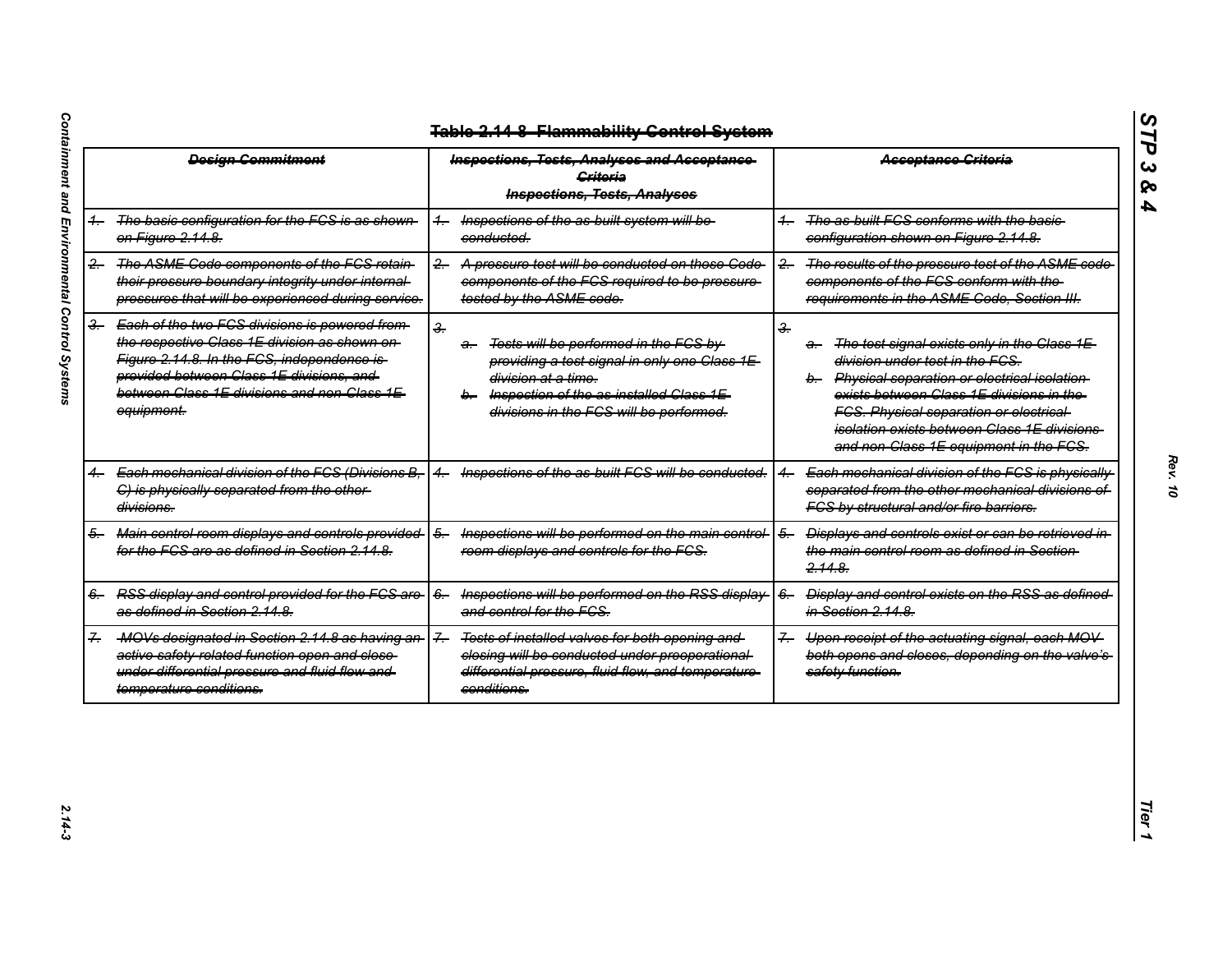|      | <b>Table 2.14-8 Flammability Control System</b>                                                                                                                          |                                                                                                                                                                         |                                                                                                                                                                                 |
|------|--------------------------------------------------------------------------------------------------------------------------------------------------------------------------|-------------------------------------------------------------------------------------------------------------------------------------------------------------------------|---------------------------------------------------------------------------------------------------------------------------------------------------------------------------------|
|      | <b>Design Commitment</b>                                                                                                                                                 | <b>Inspections, Tests, Analyses and Acceptance</b><br><b>Criteria</b><br><b>Inspections, Tests, Analyses</b>                                                            | <b>Acceptance Criteria</b>                                                                                                                                                      |
| $8-$ | CVs designated in Section 2.14.8 as having an-<br>active safety-related function open and close-<br>under system pressure, fluid flow, and<br>temperature conditions.    | Tests of installed valves for both opening and<br>$8-$<br>closing will be conducted under preoperational<br>system pressure, fluid flow, and temperature<br>conditions. | Based on the direction of the differential pressure<br>$8-$<br>across the valve, each CV opens or closes<br>depending upon the valve's safety functions.                        |
| $9-$ | The pneumatic valves shown on Figure 2.14.8 fail<br>close in the event of loss of pneumatic pressure-<br>or loss of electrical power to the valve actuating<br>solenoid. | Tests will be conducted on the as-built FCS-<br>$9-$<br>pneumatic valves.                                                                                               | The pneumatic valves shown on Figure 2.14.8 fail<br>$9-$<br>close in the event of loss of pneumatic pressure<br>or loss of electrical power to the valve actuating<br>solenoid. |
|      |                                                                                                                                                                          |                                                                                                                                                                         |                                                                                                                                                                                 |
|      |                                                                                                                                                                          |                                                                                                                                                                         |                                                                                                                                                                                 |
|      |                                                                                                                                                                          |                                                                                                                                                                         |                                                                                                                                                                                 |
|      |                                                                                                                                                                          |                                                                                                                                                                         |                                                                                                                                                                                 |
|      |                                                                                                                                                                          |                                                                                                                                                                         |                                                                                                                                                                                 |
|      |                                                                                                                                                                          |                                                                                                                                                                         |                                                                                                                                                                                 |
|      |                                                                                                                                                                          |                                                                                                                                                                         |                                                                                                                                                                                 |
|      |                                                                                                                                                                          |                                                                                                                                                                         |                                                                                                                                                                                 |

*Rev. 10*

*STP 3 & 4*